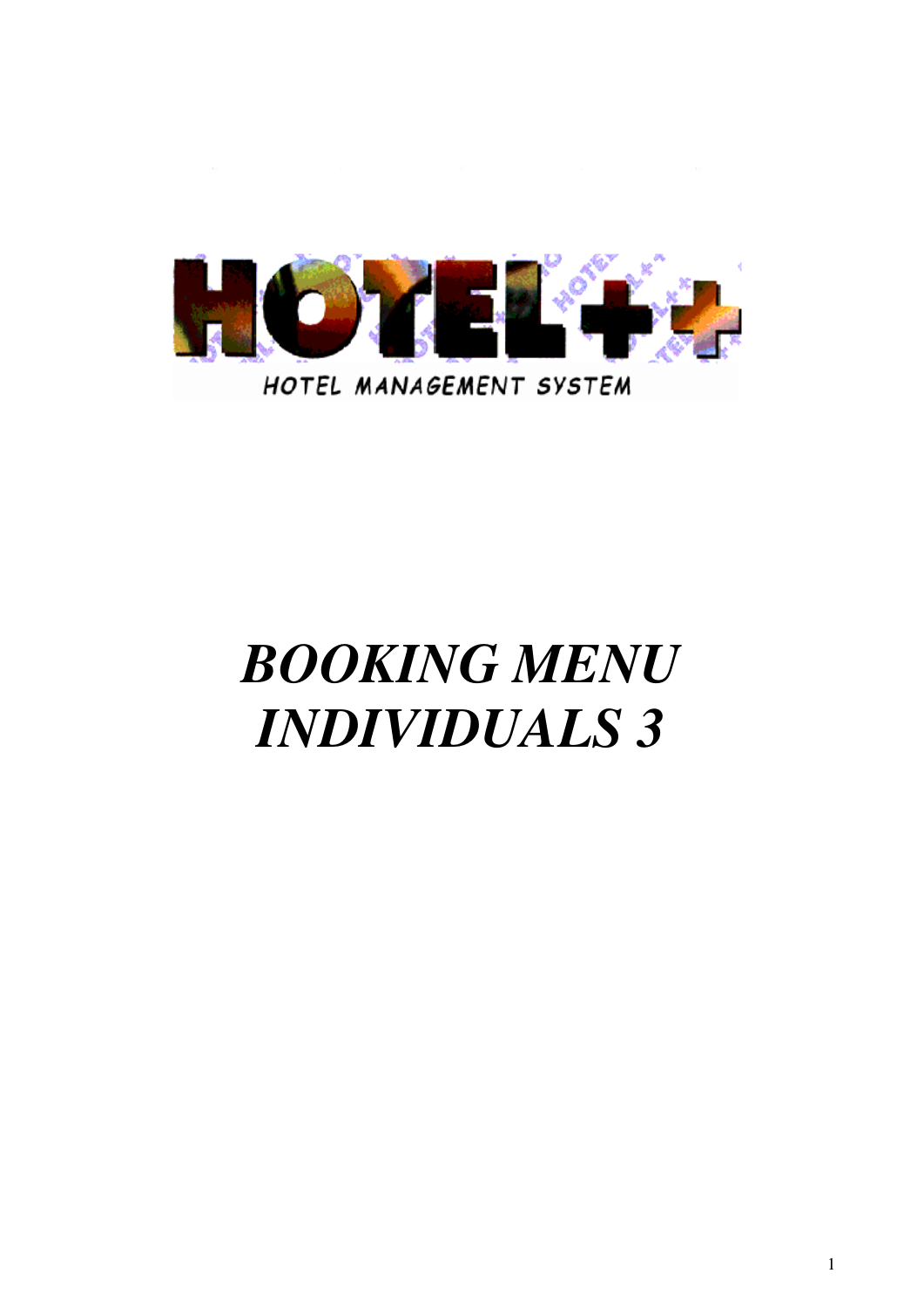## MENU SUMMARY FOR BOOKING INDIVIDUALS

| $\blacktriangleright$ |  |
|-----------------------|--|
| $\blacktriangleright$ |  |
| $\blacktriangleright$ |  |
| $\blacktriangleright$ |  |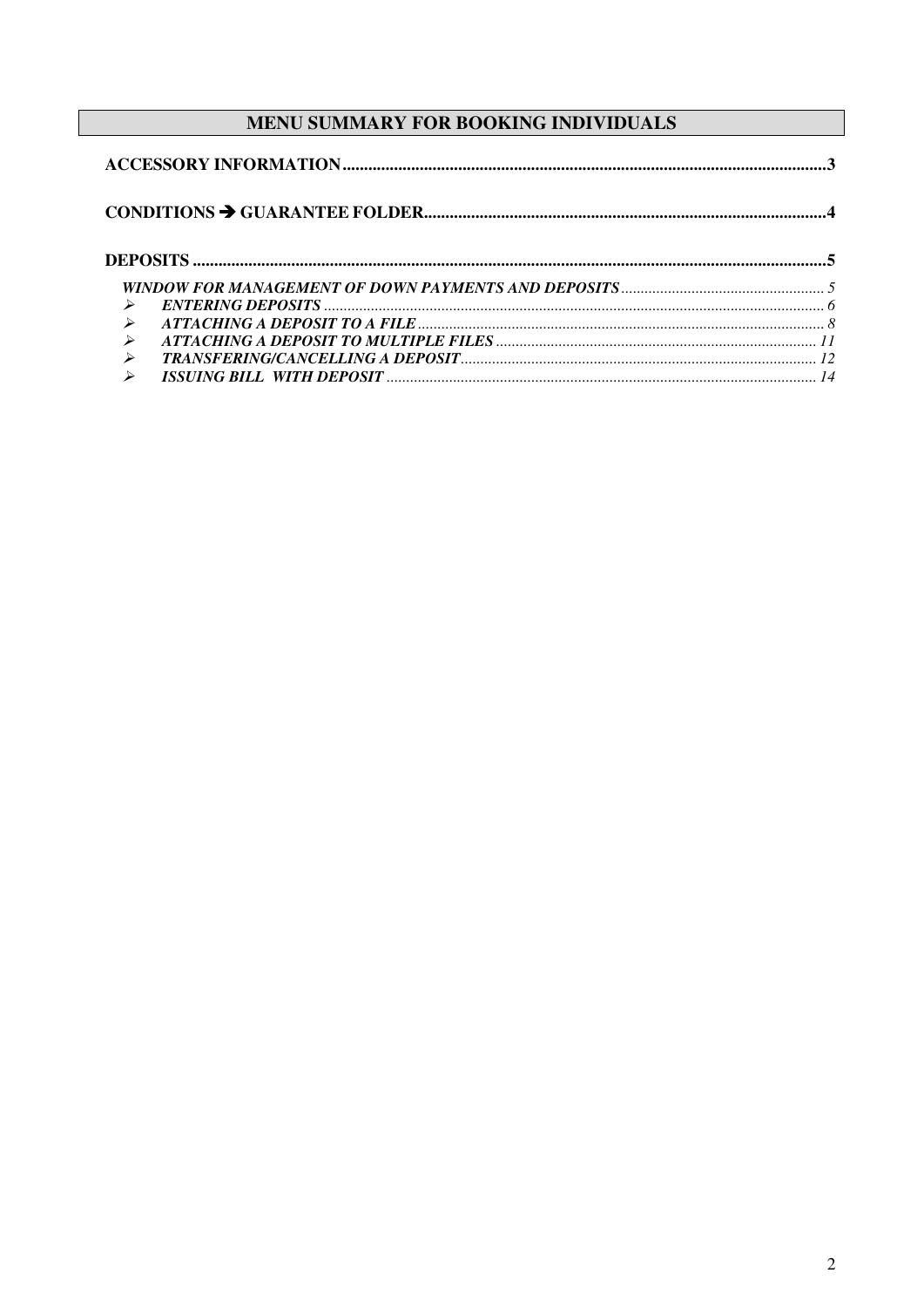## *ACCESSORY INFORMATION*

Using the central section of the *Booking* window, the system allows you add supplemental, or optional information to the file to make the booking file as detailed as possible.

| Prenotazione                     | Condizioni                 | Storia                     | Operativo              |                       |
|----------------------------------|----------------------------|----------------------------|------------------------|-----------------------|
| $19/11/2001$ Lu<br><b>Arrivo</b> |                            | Struttura <b>Residence</b> | <b>Ditta</b>           |                       |
| 33<br>Notti                      |                            | Mercato Individuali Dir    | Agenzia                | ALCATEL ITALIA S.P.A. |
| 22/12/2001 Sa<br>Partenza        |                            | Privato<br>Canale          | Rappresentante         |                       |
| Quantita                         | All. $\Box$                | <b>Telefono</b><br>Origine | Gruppo                 |                       |
| Tipologia<br><b>BIA</b>          | $\overline{\phantom{a}}$   | Prodotto                   |                        |                       |
| N.Camera                         |                            |                            |                        |                       |
| Presenze                         | Gra'Osp <sup>[1]</sup> Ris |                            | Preno                  |                       |
| Contratto H30                    | Arrangiamento APP          |                            |                        |                       |
| 4.080.000,00<br>Prezzo           | Sconto                     | $\overline{.00}$<br> %     | Check-in               |                       |
| Cliente                          | <b>VALENTINI MATILDE</b>   |                            | ▼                      |                       |
| Numero                           | Voucher<br>144             |                            | <b>Stato</b> Garantita |                       |

If you wish to add additional information to a file you can use these functions in this window.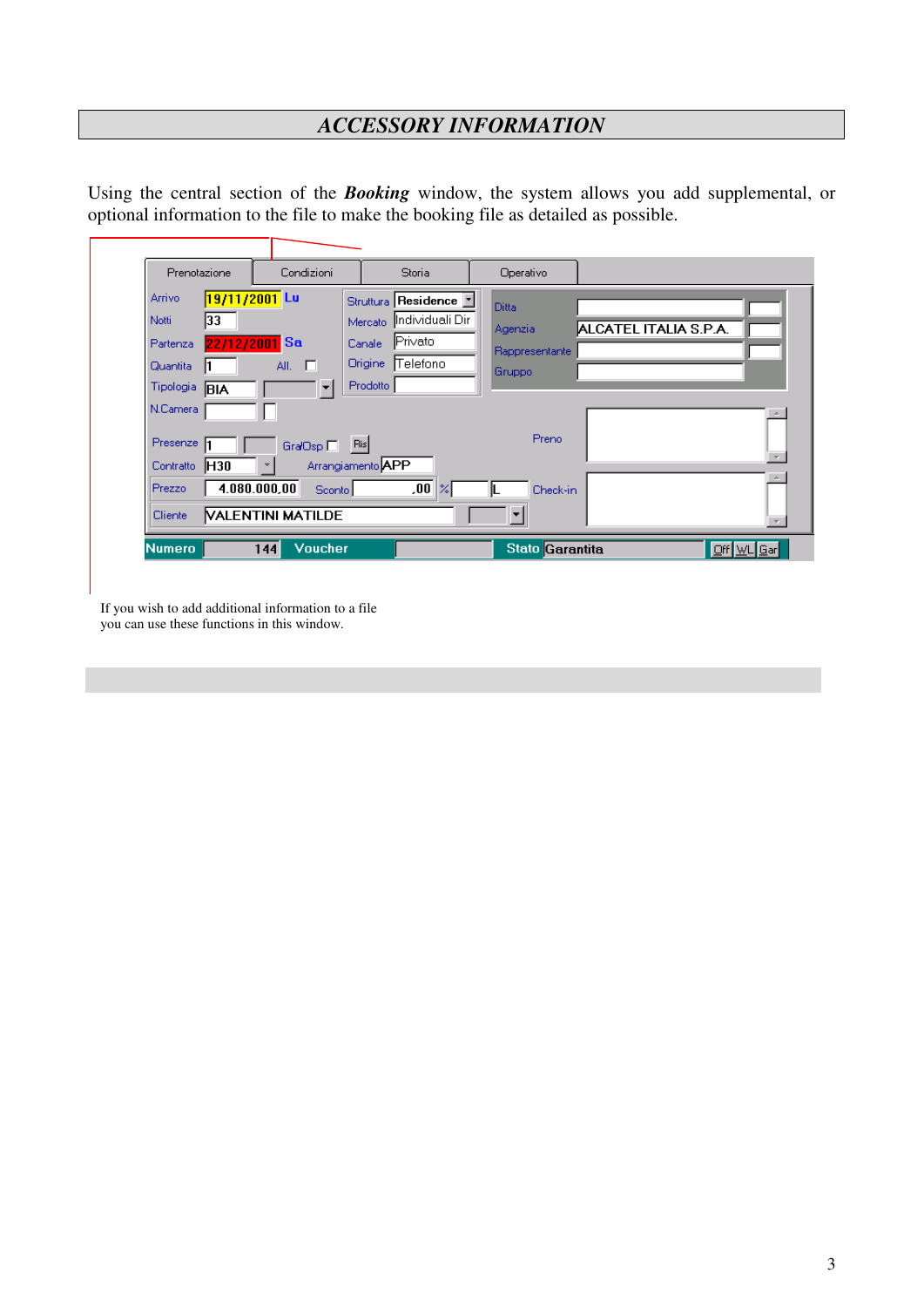## *CONDITIONS GUARANTEE FOLDER*

When the file Prenotazion: contains an \*I Cliente  $\overline{\text{Diss}}$ \* | Arrivo \* | Part. Q.ta \* | Tipo \* | R Pre \* Lorr Num Insert guest's preferred VALENTINI MATILE ALCATELITALIA S 19711/01 22/12/01 1 BIA<br>20/12/01 27/12/01 1 BIA<br>20/11/01 22/11/01 1 BIB  $\sqrt{1 - \text{APP}}$   $\sqrt{144}$ optioned date, the BBO <sub>P6</sub> program will **AP**  $\overline{118}$ wl boss E ROSSI<br>E UMBERTO DIOTTI automatically **BONOMI E PAGANI GRUPPO GRUPPO** 19/12/01 22/12/01 5 BIA  $5 \overline{\phantom{a}}$   $\overline{AP}$   $\overline{BA}$ 377 update the status Prenotazione Condizion Storia Operativo file to *Guarantee*, if **Garan** Pagamenti Soggiorno Extra availability changes Carta di Credito AX Data Opzione 19/11/2001 Data Conferma make it possible to Numero 12134860998271 fulfill a quest's Importo Dep / Cau richiesto Data scadenza 02/2003 Depositi request Data Registr. Anno N.J Import Note Press the F9 Ē key to insert īп a credit card information . Dettagli Inserisci  $\overline{\phantom{a}}$ Cancella Stato Opzionata Off WL Gar  $\overline{144}$ 

This window allows you to manage guarantee conditions requested by the guest.

Indicate receipt of a *down payment or deposit* 1 .

When a guest must submit a down payment or deposit to secure a booking, enter the file status *Option with Request for Deposit.* The file will automatically be updated to *guarantee* when receipt of the down payment is entered into the system.

| <b>Prenotazione</b>  |       |                       |                                               |  |  |     |      |  |            |       |  |
|----------------------|-------|-----------------------|-----------------------------------------------|--|--|-----|------|--|------------|-------|--|
| 国 Cliente            | Ditta | $\blacksquare$ Gruppo | Arrivo Part Qta Tipo Room Pre. Arr. Num Stato |  |  |     |      |  |            |       |  |
| <b>JGOLINI CARLO</b> |       |                       | 12/10/99 13/10/99                             |  |  | ICD | 1102 |  | <b>IBB</b> | 16620 |  |
|                      |       |                       |                                               |  |  |     |      |  |            |       |  |
|                      |       |                       |                                               |  |  |     |      |  |            |       |  |
|                      |       |                       |                                               |  |  |     |      |  |            |       |  |

The program can accept a booking guarantee:

**O** *Credit Card* If credit card information was entered during booking, this card can be used to guarantee the booking by simply entering the required amount in the appropriate field. Entering data here notes Credit Card information but does not varify correct card number or expiration date.

 *Deposit* In the *Deposit Requested* field, enter the requested amount payable for the guest to secure the booking. The status file will be marked DR or *Deposit Requested* as shown in the above figure.

When the deposit is received and attached to the booking, the computer will mark the booking guaranteed<sup>1</sup>.

Insert the date you were able to confirm for the guest. If the optioned date can be confirmed by the system at a future time, this date will automatically change to the option date and this booking will be flagged *Guarantee*.

date (that you were unable to confirm) to *Option* a room that may become available at a future time*.*

 $1$  Compare note 1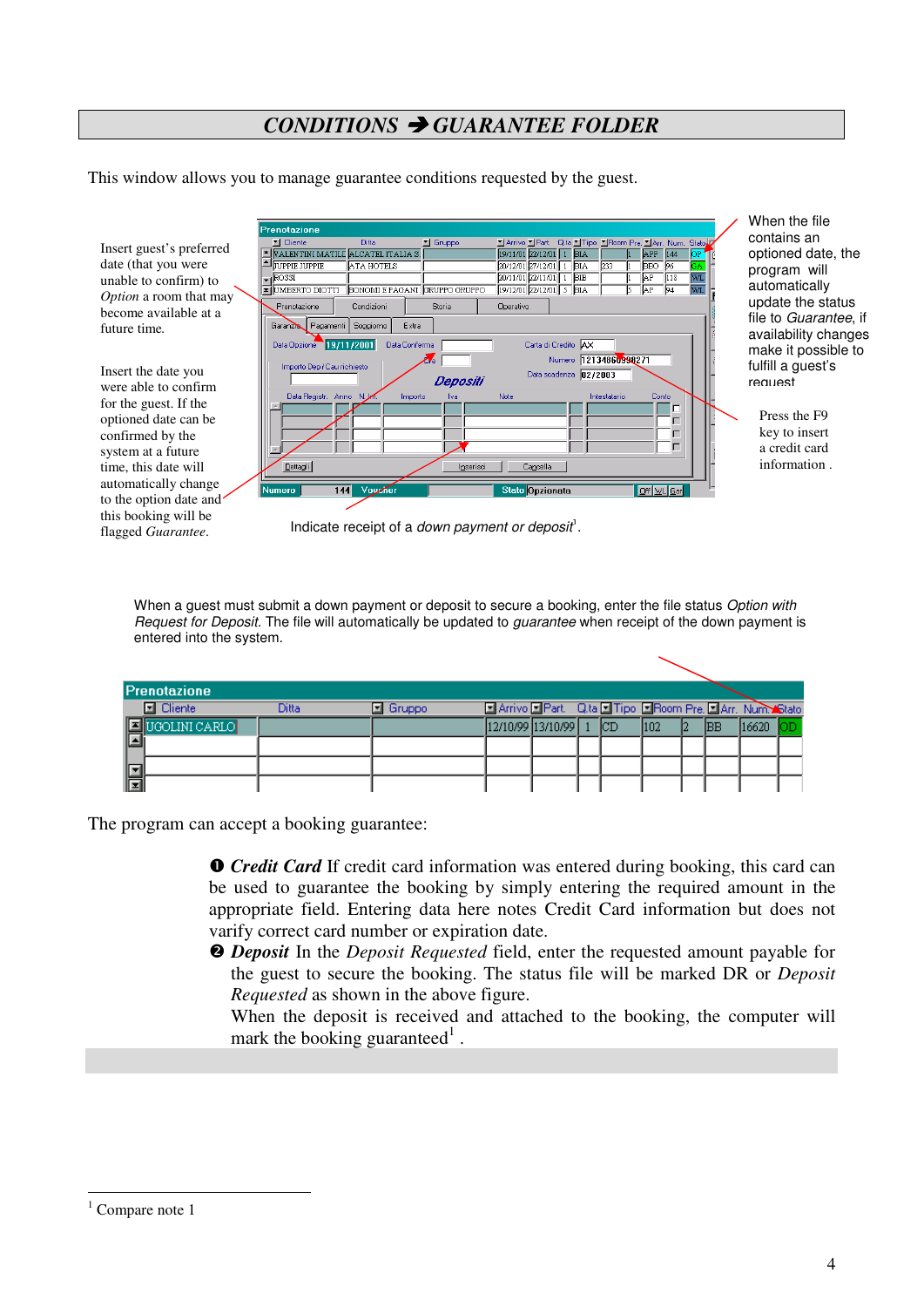#### *DEPOSITS*

#### **List includes:**

- *LIST OF DEPOSITS*
- *LIST OF DEPOSITS ATTACHED TO FILES*

#### **WINDOW FOR MANAGEMENT OF DOWN PAYMENTS AND DEPOSITS**

The *Enter Deposits* window allows you to enter and alter information regarding down payments and deposits or to analyze in detail the movements that to these si riferiscono. Should this section be omitted or changed instead of translated) Per caparre si intendono tutti quei movimenti alla registrazione dei quali non vengono prodotti necessari documenti fiscali come ricevute o fatture mentre per depositi si intende l'esatto contrario.

Indicates movement code of down payment or deposit. Press the F9 key to select and enter the appropriate code. Below, movimento  $1 =$  enter and movement  $2 =$  exit

Indicates type of fiscal document to be issued when deposit is registered.

 $\overline{1}$ 

|          | <b>S</b> Immissione Depositi |                                   |                          |                      |               | Immissione Depositi            |                                              |      |                  |  |  |  |  |  |  |  |
|----------|------------------------------|-----------------------------------|--------------------------|----------------------|---------------|--------------------------------|----------------------------------------------|------|------------------|--|--|--|--|--|--|--|
|          | Data:                        | <b>Numero</b><br>interno AncoT.M. |                          |                      | Importo       | Intestatario                   | <b>Note</b>                                  |      | Pag. Valuta Doc. |  |  |  |  |  |  |  |
|          | $13/09/01$ 1                 |                                   | 01                       |                      | 11.760.000,00 |                                |                                              |      |                  |  |  |  |  |  |  |  |
|          | $13/09/01$ 2                 |                                   | 01                       |                      |               | 5.880.000,00 MARTINA SORAGNA   |                                              | lso. | l F              |  |  |  |  |  |  |  |
|          | 14/09/01                     | 12                                | 01                       | $\mathbf{2}^{\circ}$ | 5.880.000,00  |                                | $^{\sim}$ $\sim$ Rif. Ric.Fisc. 8 del 14/09/ |      |                  |  |  |  |  |  |  |  |
|          | 13/09/01                     | -13                               | $_{01}$                  |                      |               | 11.760.000,00 BULL GORGOL      | #PREN#4                                      | SO   | F                |  |  |  |  |  |  |  |
|          | 20/09/01                     | -13                               | 01                       | $\mathbf{2}^{\circ}$ | 5.880.000,00  |                                | ~~ Rif. Ric.Fisc. 167 del 20/0               |      |                  |  |  |  |  |  |  |  |
|          | 13/09/01                     | 14                                | 01                       | $\mathbf{1}$         |               | 11.760.000,00 COCO BEE WARE    |                                              | lso. | F                |  |  |  |  |  |  |  |
|          | 13/09/01                     | 15                                | 01                       |                      |               | 6.120.000,00 BTI ITALIA S.P.A. | ARR.13/09/01                                 | BO   | F                |  |  |  |  |  |  |  |
|          | $20/09/01$ 5                 |                                   | $\boxed{01}$ $\boxed{2}$ |                      | 2.040.000,00  |                                | ~~ Rif. Fattura 142 del 20/09                |      |                  |  |  |  |  |  |  |  |
| Dettagli |                              |                                   |                          |                      |               |                                |                                              |      |                  |  |  |  |  |  |  |  |
|          |                              |                                   |                          |                      |               |                                |                                              |      |                  |  |  |  |  |  |  |  |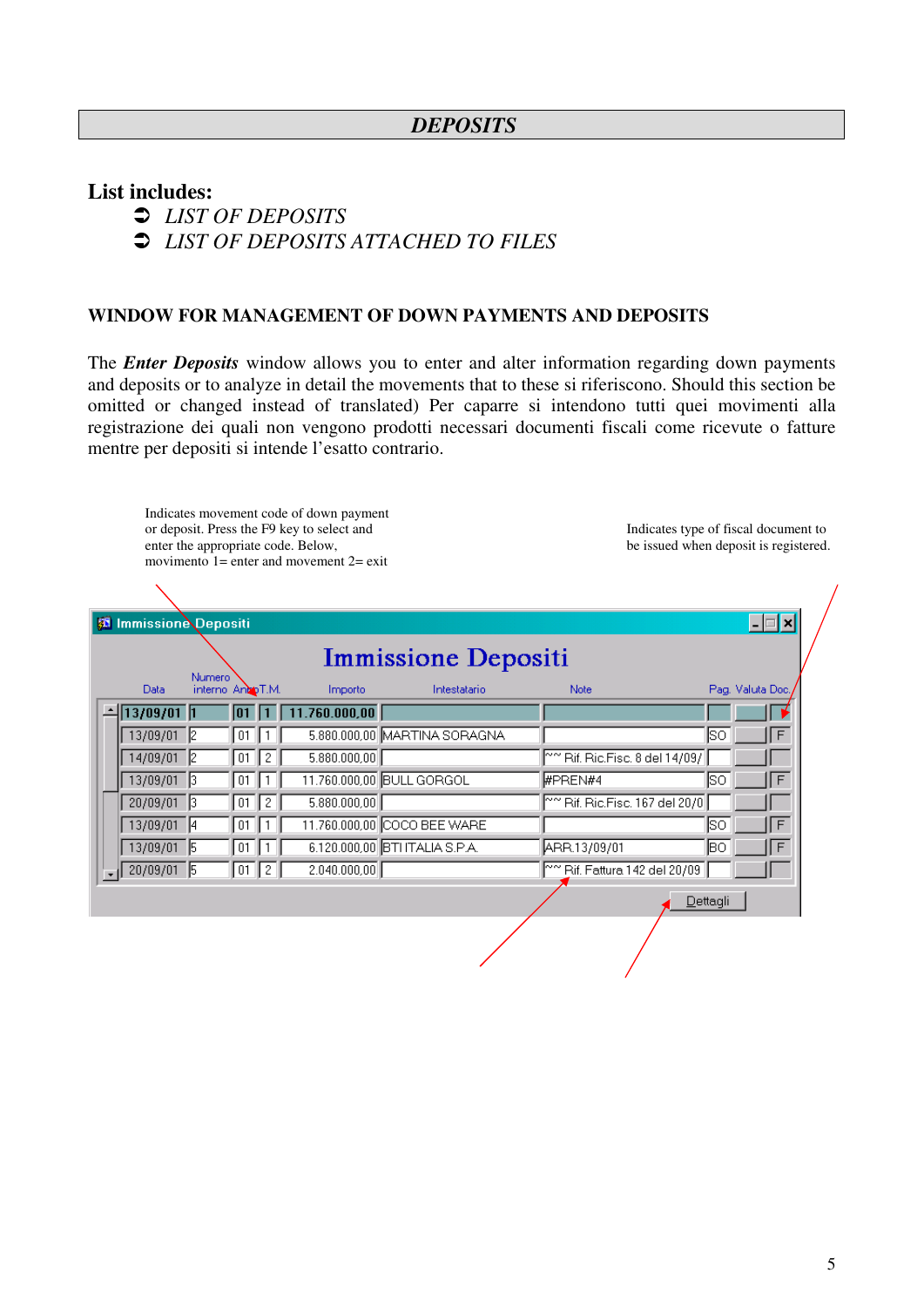#### - **ENTERING DEPOSITS**

- 1. From the program opening screen select the menu *Booking*  $\rightarrow$  *Deposits*  $\rightarrow$  *Managing Deposits*.
- Á 2. In the *Entering Deposits* window click the *Insert* icon to enter a new deposit. The program will enter the current date and suggest the movement code 1= Enter. You may click on a different movement code or press F9 to display the list of movement codes and their descriptions.

|                                                                    | <b>Tipo movimento</b> |                                         | $\vert x \vert$ |
|--------------------------------------------------------------------|-----------------------|-----------------------------------------|-----------------|
|                                                                    | Find                  |                                         |                 |
| The movement <i>exit</i> , will be                                 | Movimento             | Descrizone<br>Entrata<br><b>Uscita</b>  |                 |
| automatically performed at the time<br>of check-out <sup>1</sup> . |                       | Reso<br>Storno entrata<br>Storno uscita |                 |
|                                                                    |                       | Storno reso                             |                 |
|                                                                    |                       |                                         |                 |
|                                                                    | Find                  | <b>OK</b>                               | Cancel          |

3. Position the cursor on the *Number* field. this value will be inserted automatically by the program the moment the acknowledgment of the down payment or deposit is saved by the system.

#### **ATTENTION: To avoid duplicating values, which could lead to system blockage do not attempt to enter a value manually. Should this action be necessary, contact your system software provider.**

- 4. Insert the movement code of the down payment or deposit that you intend to enter. The system selects by default movement 1= Entry. You may click on a different movement Nel caso in cui il Tipo Movimento proposto in automatico dal programma dovesse risultare corretto passare al campo successivo. In caso contrario seguire la procedura sopra esposta.
- 5. Enter the amount of the down payment or deposit.
- 6. Enter the name of the guest making the advance payment. When entering a down payment/deposit, it is **OBBLIGATORY** that guest information correspond to the personal data already entered in the archive. If different, you must first open and correct the personal data file and then enter the advance payment. In caso di immissione caparra il campo intestatario è opzionale.)

**Attention: To be able to enter the name of a billing party, their personal information must already be in the database in the field can be inserted only the predetermined values. If you** try to enter the name of an agency or a guest where such information does not already exist in **the basic information archive, the error message FRM-40212: Invalid value for field DSP\_NOME2. will**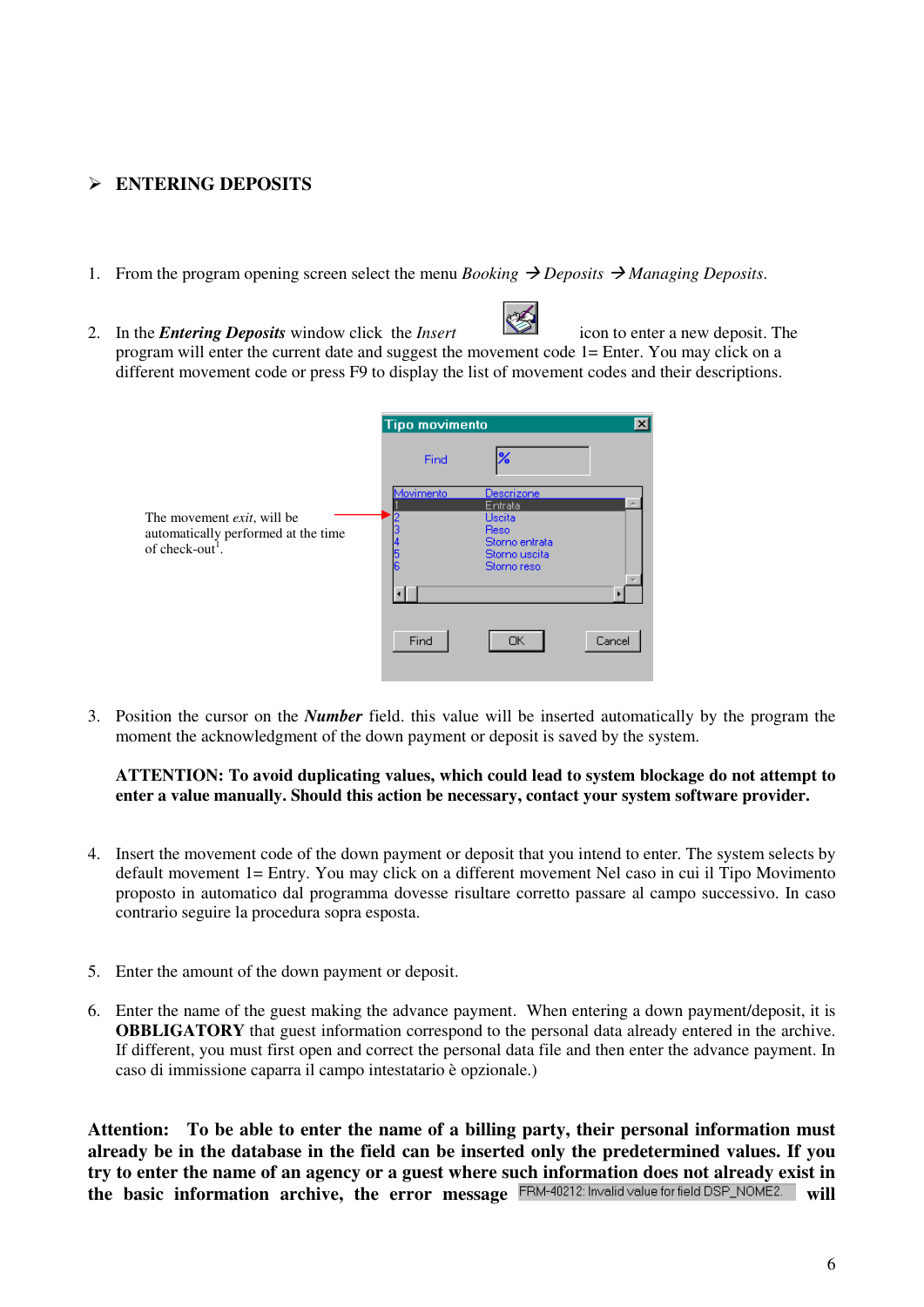**appear in the lower left part of the screen. To verify client details in the basic information archive, press the F9 key. To enter new information into the database, use the appropriate function 2 .**

- 7. Enter any special information that may apply to the deposit.
- 8. Enter type of payment se si sta registrando una caparra.

**N.B.** When entering a deposit, the program asks for the type of payment at the time it stamps the fiscal document.

9. When all necessary details are complete, you can save the information by clicking *Save* (or pressing F10) or to print the fiscal document (if dealing with a deposit) by clicking *Print Account* .



<sup>2</sup> When you wish to enter informaiton in the basic information archive, see *Archive, Guest, Basic Information Archive* or for an agency see *Archive, Firm, Basic Information Archive Agency/Firm*.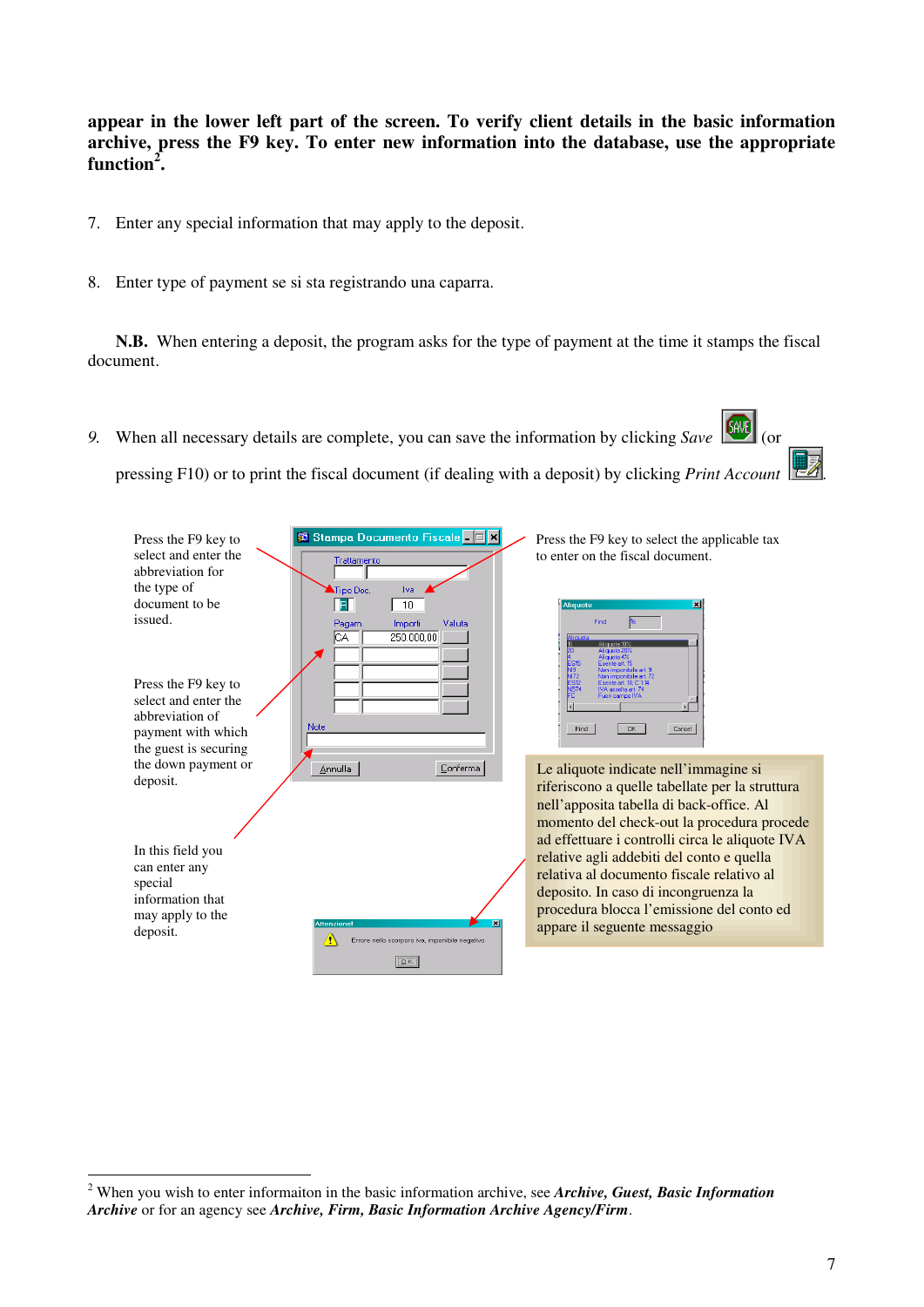

### - **ATTACHING A DEPOSIT TO A FILE**

Attaching a down payment or deposit to a file begins in the **Booking**<sup>3</sup> window by opening the *Conditions*  $\rightarrow$  *Guarantees* folder.

| Prenotazione<br>I Cliente<br>E<br>$\blacktriangle$<br>$\overline{\phantom{a}}$<br>⊽                                                                          | <b>Ditta</b><br>VALENTINI MATILE ALCATEL ITALIA S. | " Gruppo                             | Arrivo MPart<br>19/11/01 22/12/01 1 BIA     | Q.ta ~Tipo ~Room Pre, ~Arr. Num. Stato                              | <b>APP</b><br>144<br>ßА |                                                                         |
|--------------------------------------------------------------------------------------------------------------------------------------------------------------|----------------------------------------------------|--------------------------------------|---------------------------------------------|---------------------------------------------------------------------|-------------------------|-------------------------------------------------------------------------|
| Prenotazione<br>Pagamenti<br>Garanzia                                                                                                                        | Condizioni<br>Soggiorno                            | Storia<br>Extra                      | Operativo                                   |                                                                     |                         |                                                                         |
| Data Opzione<br>Importo Dep / Cau richiesto                                                                                                                  | Data Conferma                                      | Ora<br>Depositi                      | Carta di Credito<br>Numero<br>Data scadenza |                                                                     |                         | Indica su quale conto<br>andrà movimentato il<br>deposito o la caparra. |
| Data Registr. Anno N. Int.<br>$19/11/2001$ 01 57                                                                                                             |                                                    | Importo<br>lva.<br>$1.000.000,00$ 10 | Note<br>F                                   | Intestatario<br><b>ALCATEL ITAL</b> 1                               | Conto                   | ×<br>Lista Conti<br>Find<br>196<br>Ordine<br>Intestatario<br>Cliente    |
| Dettagli                                                                                                                                                     |                                                    | Inserisci                            | Cancella                                    |                                                                     |                         | 2 Agenzia                                                               |
| Click Details to display the code of operator who<br>attached the down payment/deposit to the file and<br>other information relevant to fiscal documentation |                                                    |                                      |                                             | Click <i>Enter</i> to attach a down<br>payment/deposit to the file. |                         |                                                                         |

1. From the opening screen of the program, select *Booking* and then select the function *Bookings*;

<sup>3</sup> See *Booking Menu*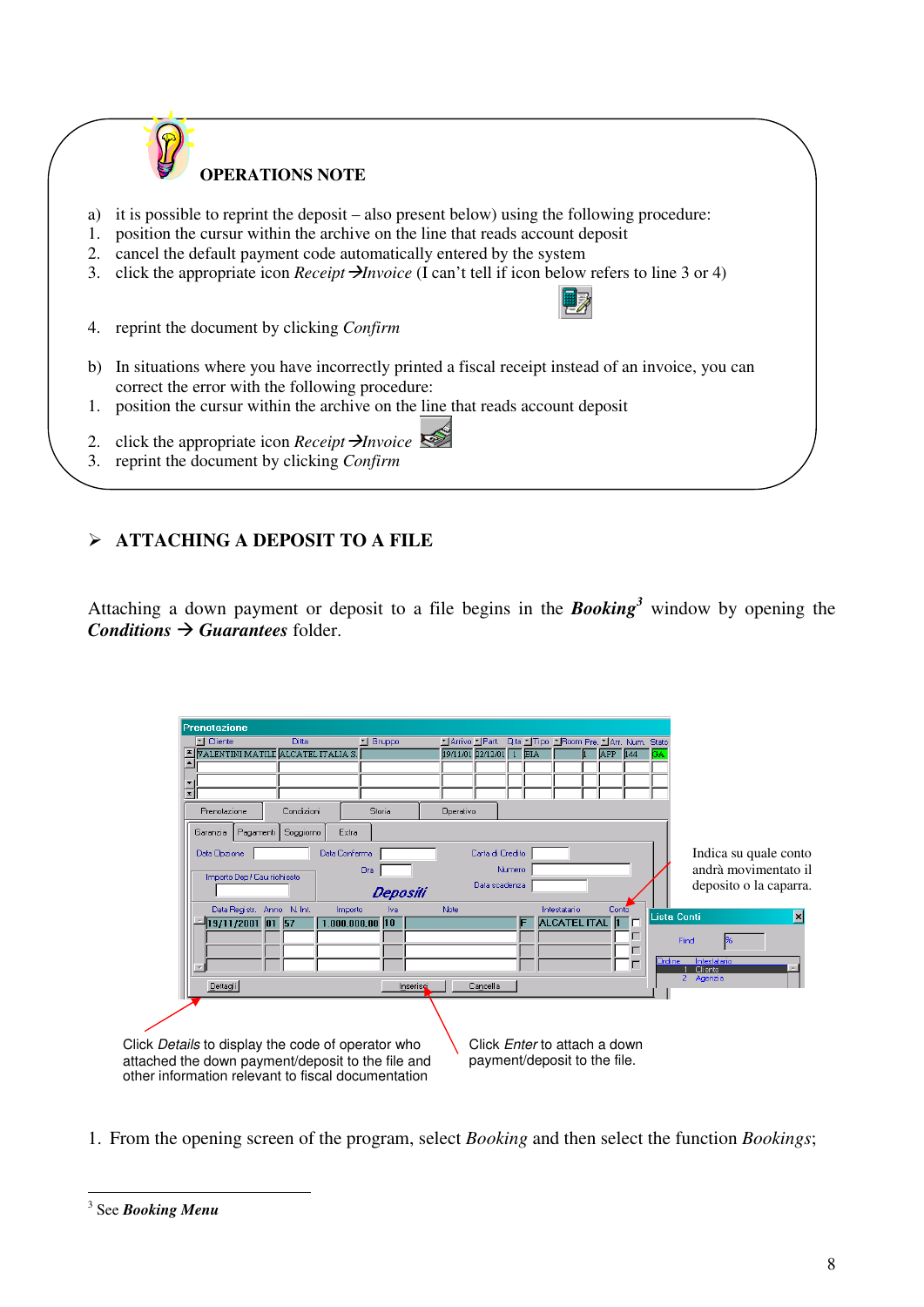2. In the *Booking* window or in the *Congress-Group* window, select any file by clicking *Search*

**Booking**  $\boxed{2}$  o *Search Guests in House* . In both cases the icon functions in the following way:



Position the cursor in the field you wish to search. Enter the reference data<sup>4</sup> and click *Proceed* (or F8) to begin searching the database<sup>5</sup>. To end search and return to the previous window, click *Cancel* (or CTRL+q).

- 3. Click on the window *Conditions Guarantee*.
- 4. Enter the payment/deposit and click *Enter* The program automatically inserts the previous down payment/deposit applied.

When you confirm the (are we talking about an amount here?) identification number of the down payment/deposit proposed, the program automatically displays a dialog box asking you to confirm the amount of payment to register.

|                           | <b>Movimenti deposito</b> |         |                                                                                         |
|---------------------------|---------------------------|---------|-----------------------------------------------------------------------------------------|
| Totale<br>Entrate         | 13021<br>199              | 500,000 |                                                                                         |
| Movimenti<br>Scaricati    |                           |         |                                                                                         |
| Movimenti<br>in<br>Essere |                           |         | If you enter a different amount here, it<br>is possible to apply the balance of the     |
|                           | <b>RESIDUO</b>            | 500.000 | down payment/deposit to another<br>account of the same guest or to a<br>different file. |

**N.B.** If the automatic system proposes an incorrect identification number for the down payment/deposit, press the F9 key to enter the correct number.

5. Confirm the total amount of the down payment/deposit registered or enter the amount that you intend to move.

<sup>4</sup> To make a search, indicate one or more letters followed by the % (percent) sign. For example, in the *Guest Name* field, typing ALPI% will show ALPITOUR, ALPIEAGLES, and even ALPINESTARS.

<sup>&</sup>lt;sup>5</sup> If no specific data is entered, the system will display a complete list of available values in the database.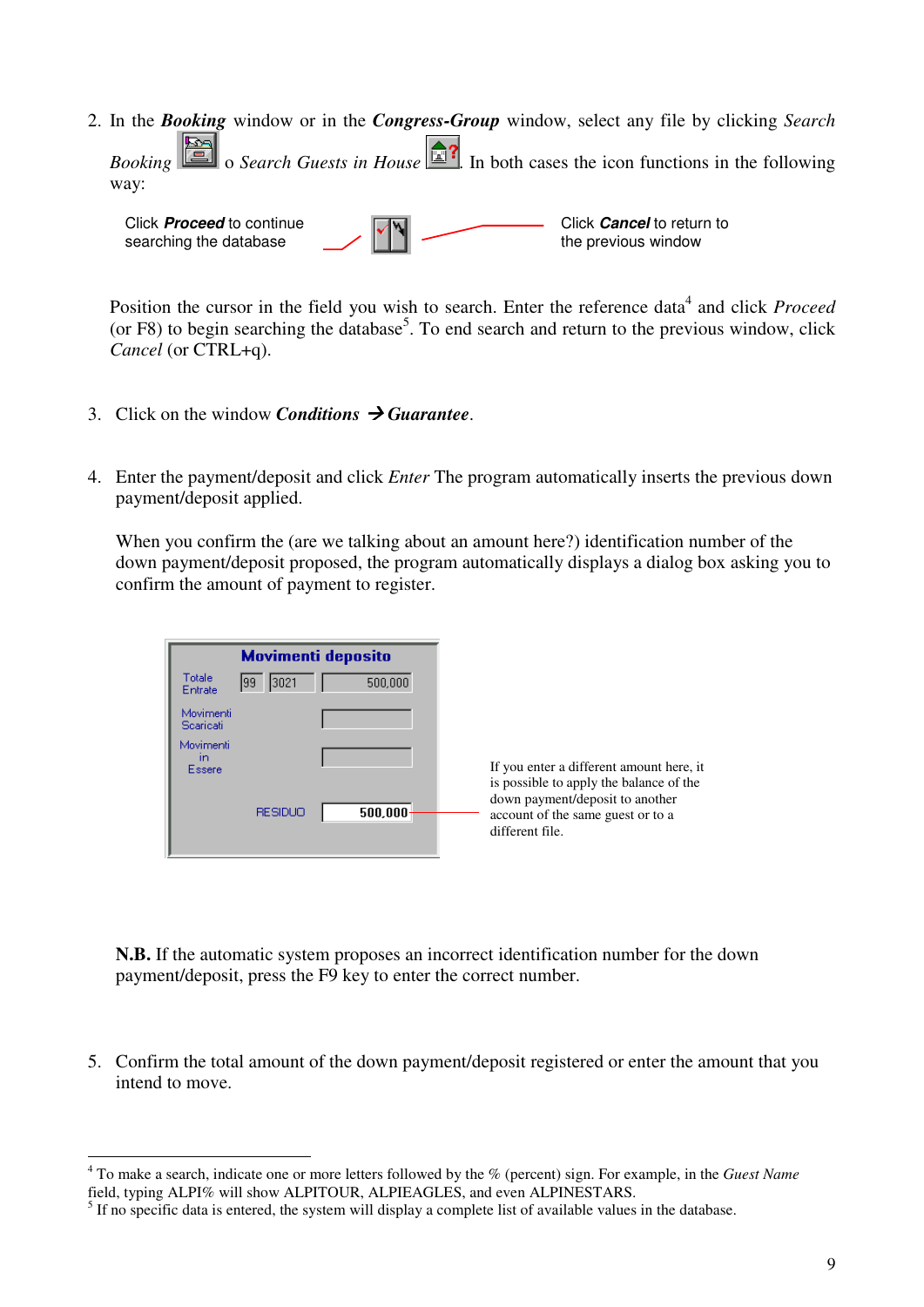| Data Registr. Anno N. Int. |  | Importo           | lva. | Note                  | Conto<br>Intestatario |  |
|----------------------------|--|-------------------|------|-----------------------|-----------------------|--|
| $-19/11/2001$ 01 57        |  | $1.000.000,00$ 10 |      |                       | ALCATEL ITAL 1 F      |  |
|                            |  |                   |      |                       |                       |  |
|                            |  |                   |      |                       |                       |  |
|                            |  |                   |      |                       |                       |  |
| Dettagli                   |  |                   |      | Inserisci<br>Cancella |                       |  |

- 6. Enter any special information that may be relevant.
- 7. Define in this guest account the amount of the down payment/deposit
- **8.** When all necessary details are complete, save the information by clicking *Save* (or pressing F10) or you can click *Cancel* **Cancell** to start again at the top.

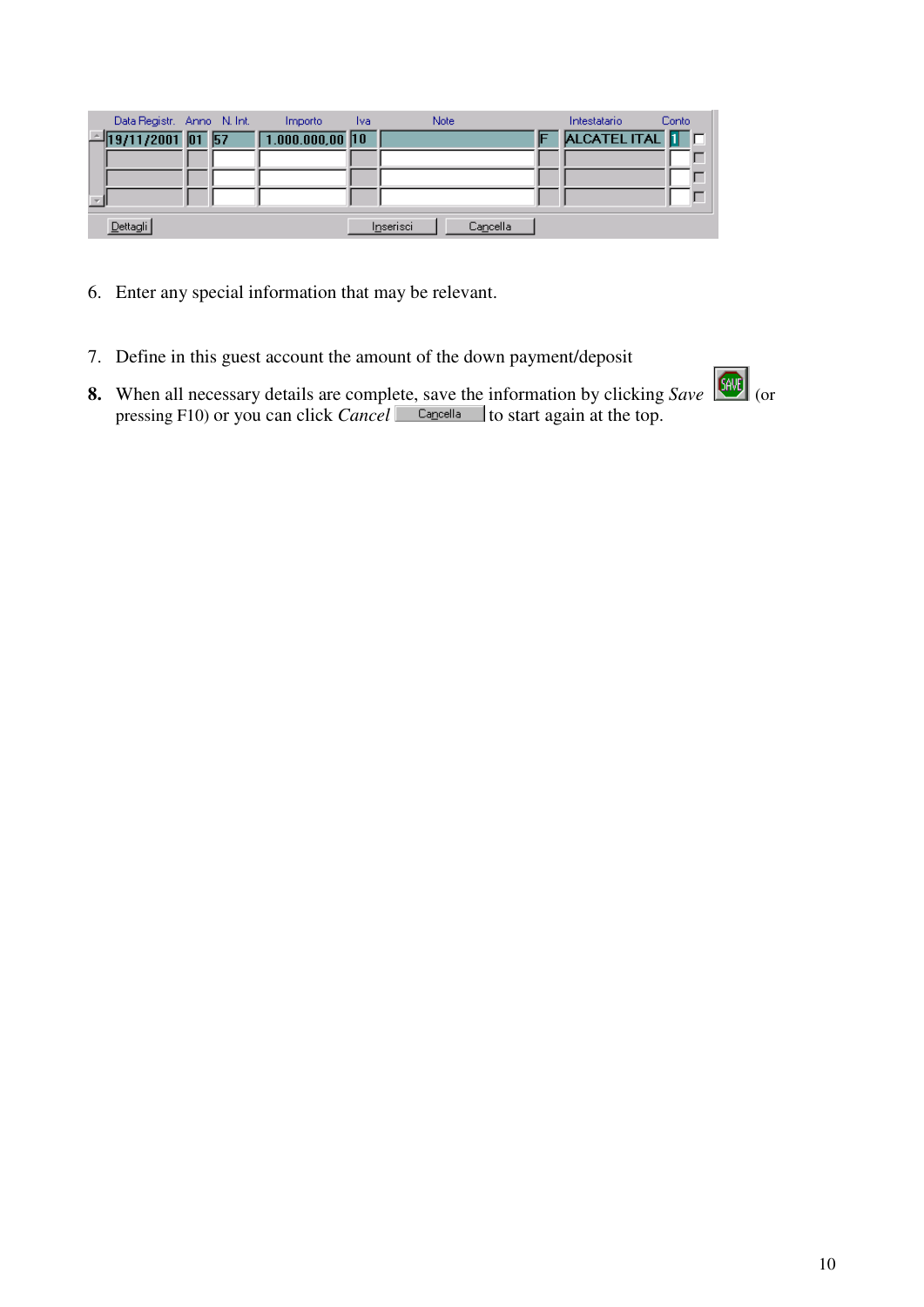#### - **ATTACHING A DEPOSIT TO MULTIPLE FILES**

Attaching a down payment/deposit to more than one file begins in the folder *Conditions* **Guarantee** in the **Booking**<sup>6</sup> window. Begin as described above (attaching to a file) and then follow the same procedure with all additional files. Remember to use the same identification number for the down payment/deposit. If while applying the funds to various files you exhaust the total amount of the down payment/deposit paid into the system, the following error message will appear:





<sup>6</sup> See *Booking Menu*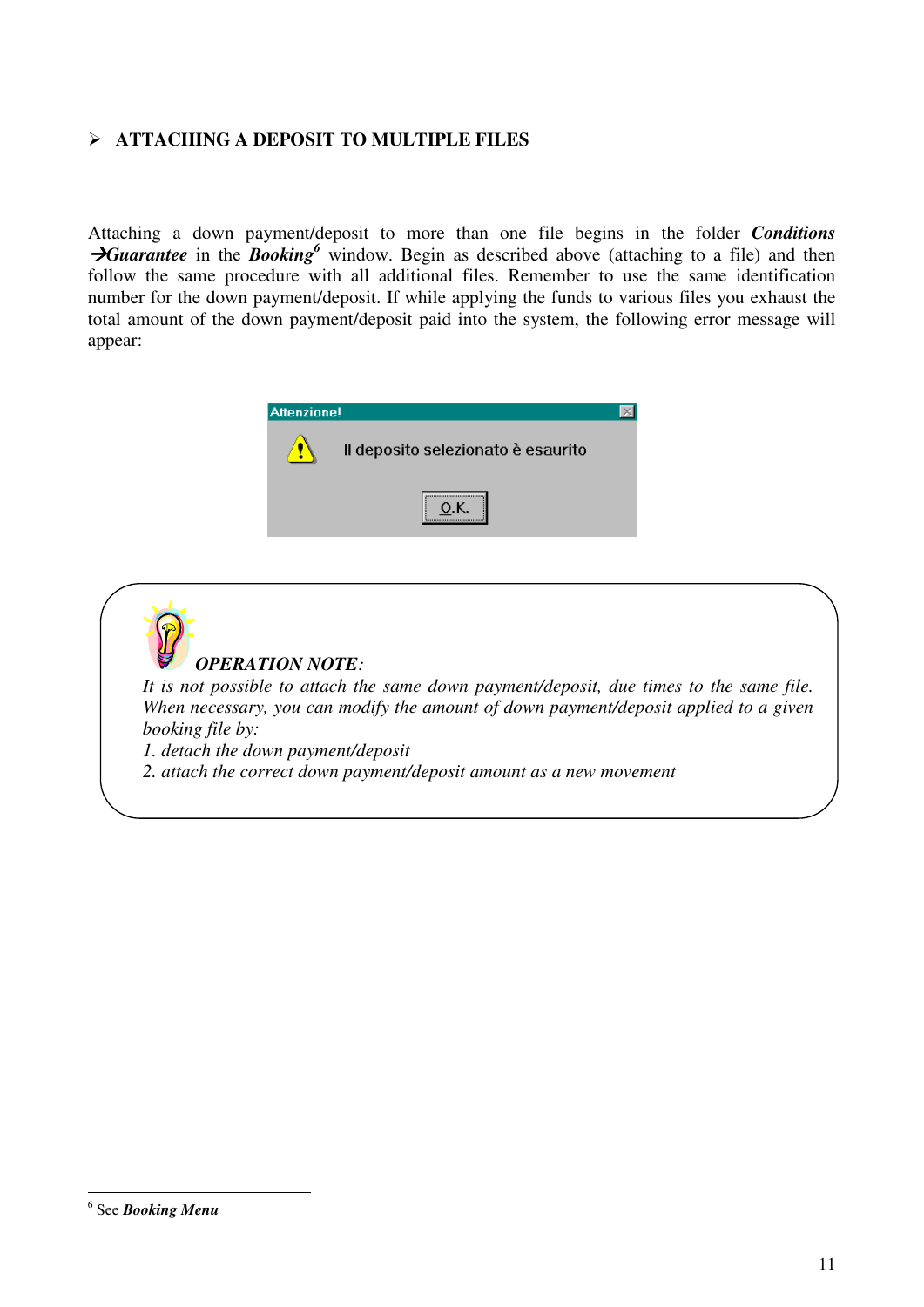#### - **TRANSFERING/CANCELLING A DEPOSIT**

As long as no fiscal document has been printed and the down payment/deposit information has not been saved, cancellation can be made by simply clicking the icon *Cancel* and re-entering the correct amount. If the information has been saved or a receipt printed, use the procedure described below:

1. In the *Immissione Deposits* window, locate the down payment/deposit by clicking *Search*  $\bigotimes$ L'icona si modificherà nel seguente modo:



Position cursor over the field in which you'd like to search<sup>7</sup> (do not choose the field that would select all bookings) and click *Execute* (or F8) to search the database. To end search and return to the previous screen click *Cancel* or (CTRL+q).

- 2. Click *Insert* to enter a new movement.
- 3. Entering the same identification number, you then enter the new movement code which you wish to apply.

| <b>St Immissione Depositi</b> |                 |     |  |  |         |  |                              |                         |           |  |
|-------------------------------|-----------------|-----|--|--|---------|--|------------------------------|-------------------------|-----------|--|
| <b>Immissione Depositi</b>    |                 |     |  |  |         |  |                              |                         |           |  |
| Data                          | N. interno Anno |     |  |  | Importo |  | Intestatario                 | Note                    | Pag. Doc. |  |
| 20/10/1999                    | 3021            | 199 |  |  |         |  | 500,000 A.C.D. TRAVEL OFFICE | Prenotazione Sig. Rossi |           |  |
| 20/10/1999 3021 99 4          |                 |     |  |  |         |  | 250,000 A.C.D. TRAVEL OFFICE |                         |           |  |
|                               |                 |     |  |  |         |  |                              |                         |           |  |
|                               |                 |     |  |  |         |  |                              |                         |           |  |
|                               |                 |     |  |  |         |  |                              |                         |           |  |
|                               |                 |     |  |  |         |  |                              |                         |           |  |
|                               |                 |     |  |  |         |  |                              |                         |           |  |
|                               |                 |     |  |  |         |  |                              |                         |           |  |
|                               |                 |     |  |  |         |  |                              |                         | ąli       |  |
|                               |                 |     |  |  |         |  |                              |                         |           |  |

Press the F9 key to select the specific movement code

<sup>7</sup> To make a search, indicate one or more letters followed by the % (percent) sign. For example, in the *Guest Name* field, typing ALPI% will show ALPITOUR, ALPIEAGLES, and even ALPINESTARS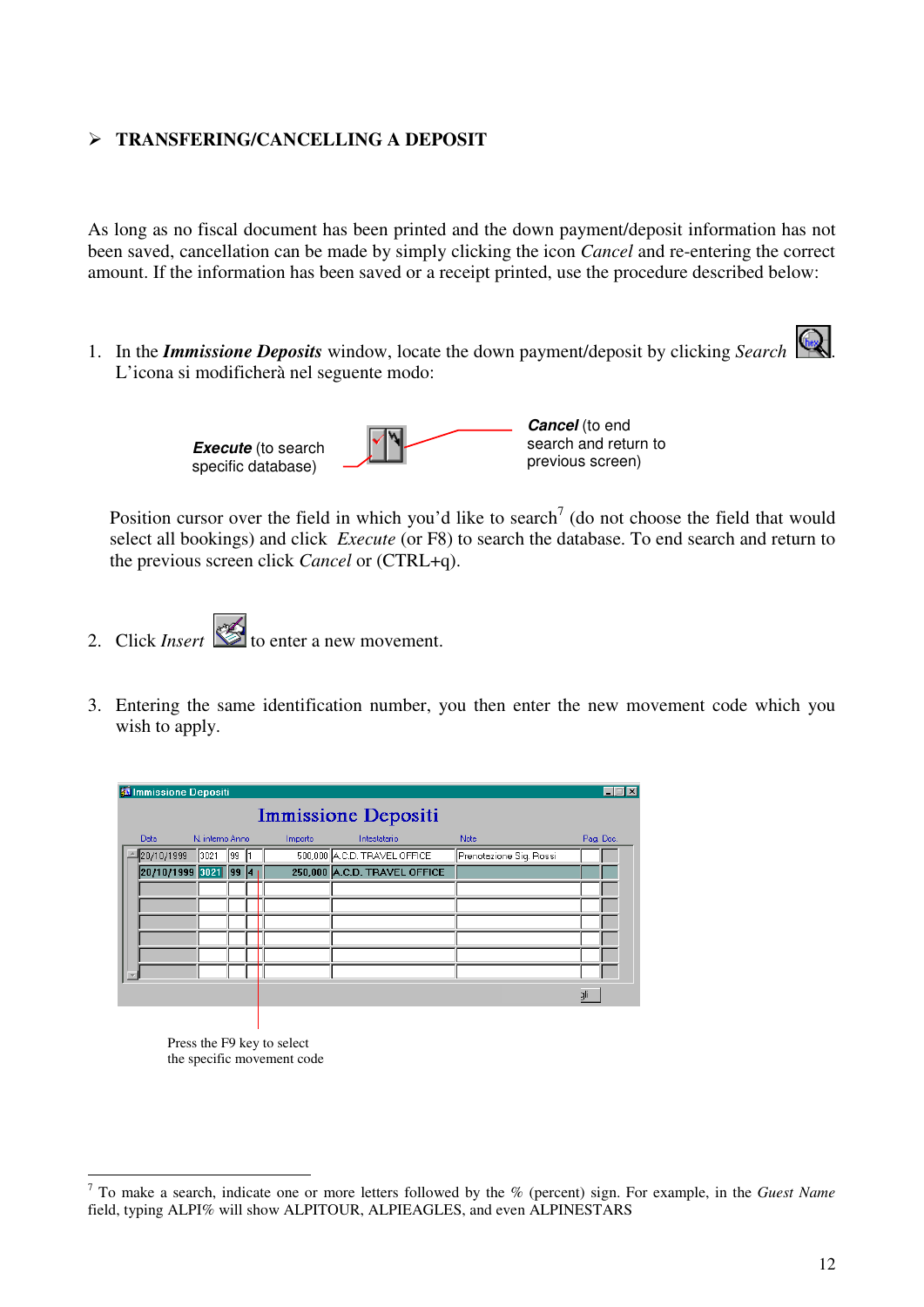4. If you wish to cancel the entire down payment/deposite, enter the total amount. Otherwise you can remove (or transfer) only part of the down payment/deposit (by entering a lesser amount).

ATTENTION: When transfering or cancelling a deposit, you must also issue the appropriate (fiscal notice) in order to transfer or cancel the fiscal document previously issued during registratation<sup>8</sup>.

<sup>8</sup> See **Unsettled**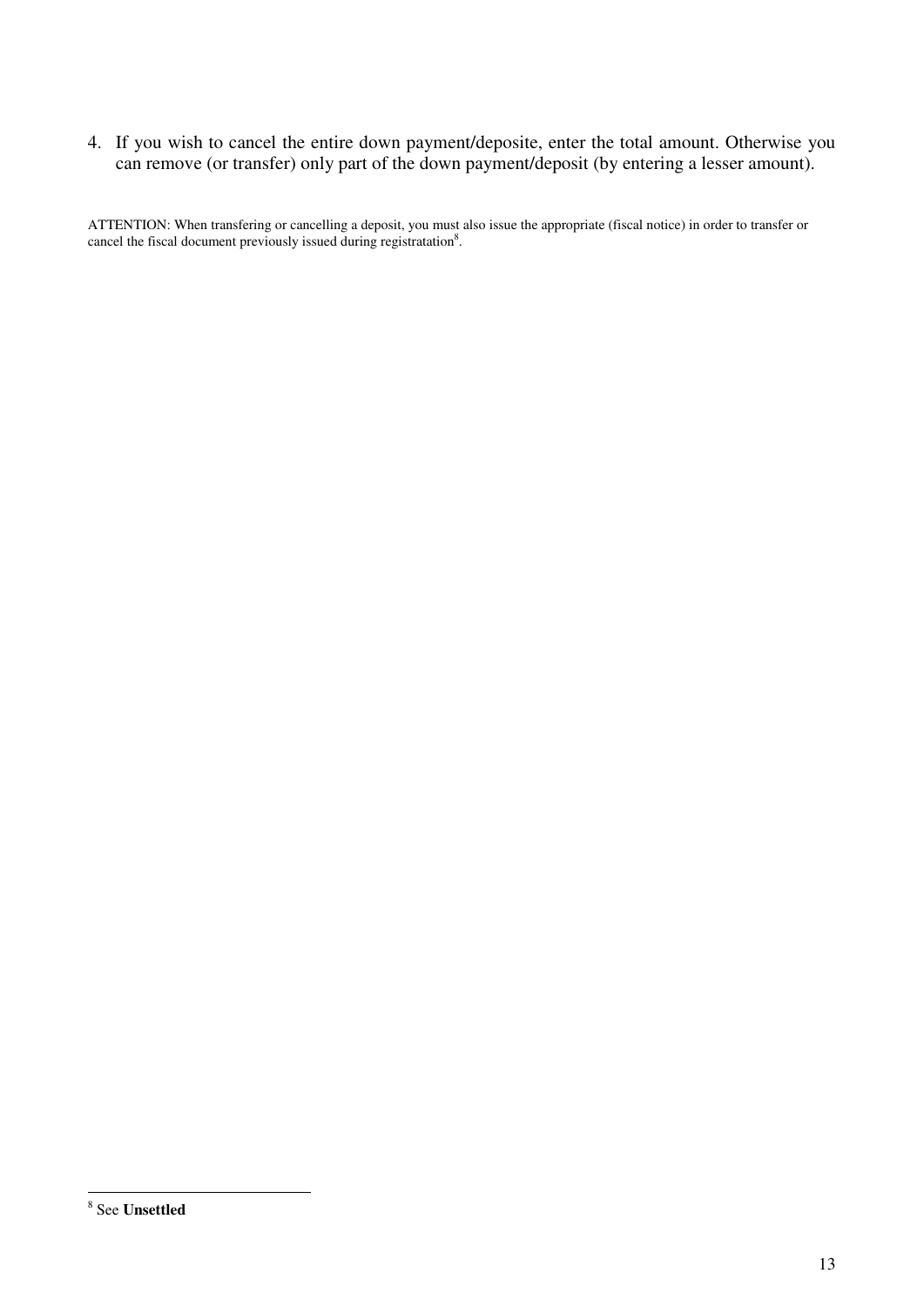#### - **ISSUING BILL WITH DEPOSIT**

When issuing bills for files with attached down payment/deposits, proceed as follows:

- $\checkmark$  (once again here we have the difference between the various deposits which we must decide before continuing) Issuing a *weekly bill* with down payment/deposit: in the archive nell'archivio dei depositi viene creata una riga di uscita pari al totale del conto. NON vengono MAI creati movimenti di reso.
- Emissione *Conto definitivo* in presenza di caparra CAPARRA : se *superiore* la procedura apre una maschera con 2 scelte :

| <b>O Modalità utilizzo residuo Caparra e Conto anticipo</b> |         |                                                            |  |
|-------------------------------------------------------------|---------|------------------------------------------------------------|--|
|                                                             |         | Attenzione : il totale anticipo supera il totale del conto |  |
| C Beso Automaticoi                                          |         |                                                            |  |
| O Riaggancio la differenza.                                 |         |                                                            |  |
| C Nessun movimento di reso                                  |         |                                                            |  |
|                                                             |         |                                                            |  |
|                                                             |         |                                                            |  |
|                                                             | unnulla | Conferma                                                   |  |
|                                                             |         |                                                            |  |

- 1. *Reso automatico*: compensa il conto con la caparra pari al totale dello stesso e crea un movimento di reso in automatico all'interno dell'archivio
- 2. *Nessun movimento di reso*: compensa il conto con la caparra per il totale del conto. NON EFFETTUA ALCUN MOVIMENTO DI RESO
- Emissione *Conto definitivo* con CONTO ANTICIPO : se *superiore* la procedura apre una maschera con 1 sola scelta obbligata:



- 1. *Nessun movimento di reso:* compensa il conto con c/anticipo per il totale del conto. NON EFFETTUA ALCUN MOVIMENTO DI RESO
- Emissione *Conto settimanale* con CONTO ANTICIPO : se *superiore* la procedura apre una maschera con 2 scelte: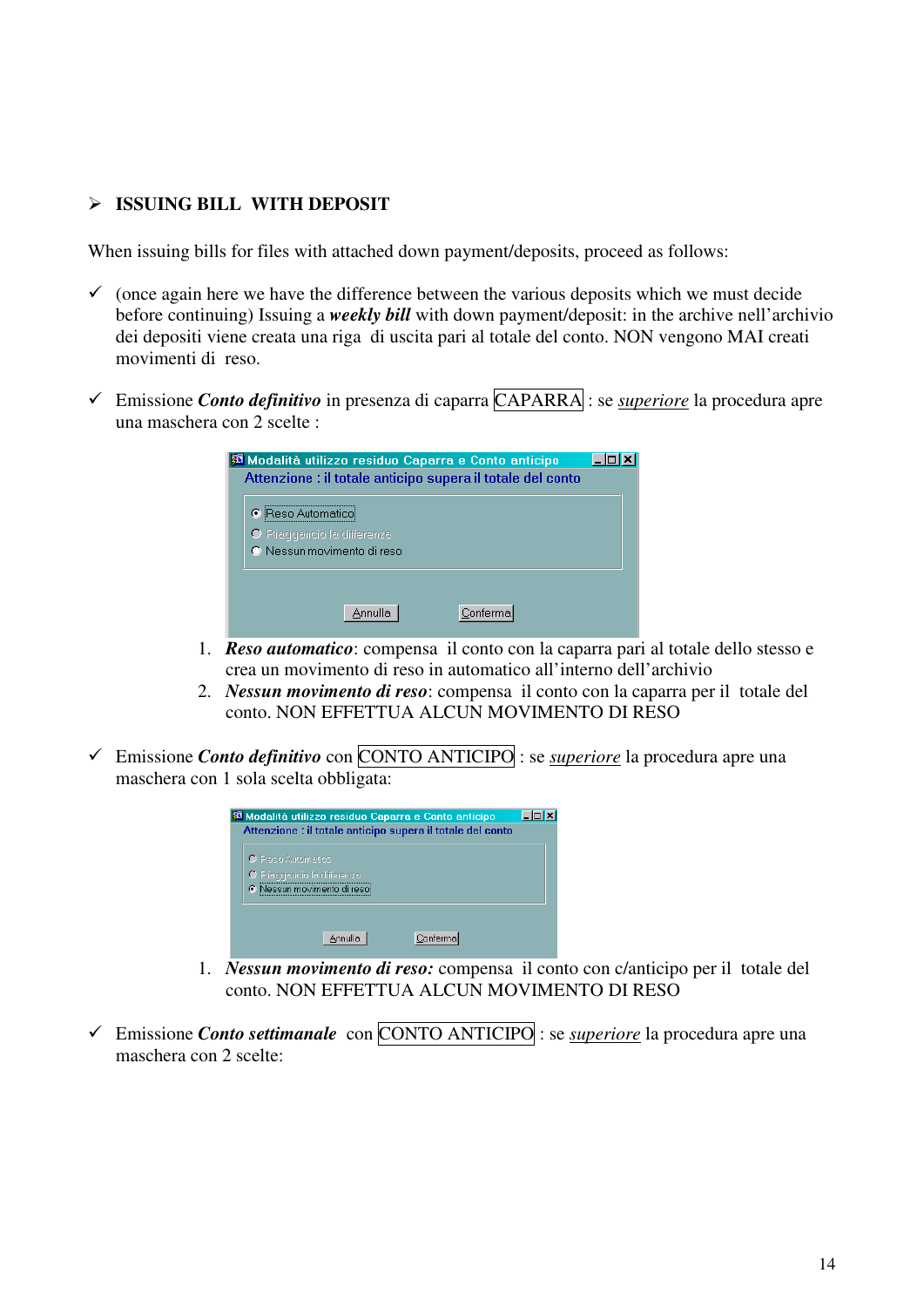| Modalità utilizzo residuo Caparra e Conto anticipo<br>Attenzione : il totale anticipo supera il totale del conto |  |
|------------------------------------------------------------------------------------------------------------------|--|
| <b>O</b> Reso Automatico<br>C Riaggancio la differenza<br>C Nessun movimento di reso                             |  |
| Conferma                                                                                                         |  |

- 1. *Nessun movimento di reso*: compensa il conto con c/anticipo per il totale del conto. NON EFFETTUA ALCUN MOVIMENTO DI RESO
- 2. *Riaggancio la differenza*: compensa il conto con il c/anticipo per il totale del conto ed aggancia in automatico della differenza sulla pratica selezionata
- Emissione *Conto settimanale o definitivo* con CONTO ANTICIPO **E** CAPARRA contemporaneamente :

se il totale è superiore occorre procedere manualmente nello specchietto dei depositi attraverso l'apposito pulsante:



| <b>E</b> FRONT-OFFICE      |                        | GP Dati Hotel Service ("E) |                     | PROVA A   |
|----------------------------|------------------------|----------------------------|---------------------|-----------|
| Window<br>Exit             |                        |                            |                     |           |
| (Save                      | e.                     |                            | 4)<br><b>EXIT</b>   | 27 Agosto |
| Depositi della Pratica     |                        |                            |                     |           |
|                            | Depositi della Pratica |                            |                     |           |
| Data Registr. Anno N. Int. | Importo<br>lva.        | <b>Note</b>                | Intestatario        | Conto     |
| 27/08/2001<br> 01<br>112   | $4.500.000,00$ 10      |                            | <b>AVENTIS CROP</b> |           |
| 27/08/2001<br> 01<br>II 1  | 4.000.000,00           |                            | <b>AVENTIS CROP</b> |           |
|                            |                        |                            |                     |           |
|                            |                        |                            |                     |           |
|                            |                        |                            |                     |           |
| Dettagli                   | Inserisci              | Cancella                   |                     |           |

Le funzioni possibili previste all'interno della maschera permettono di effettuare le seguenti operazioni:

- o Pulsante inserisci: permette di agganciare un ulteriore c/anticipo oppure caparra direttamente dalla maschera di check-out
- o Pulsante cancella: permette di cancellare il c/anticipo oppure la caparra agganciata alla pratica
- o Pulsante dettagli: visualizza i dettagli relativi al c/anticipo oppure caparra selezionati
- o Modificare il conto su cui compensare il c/anticipo oppure la caparra